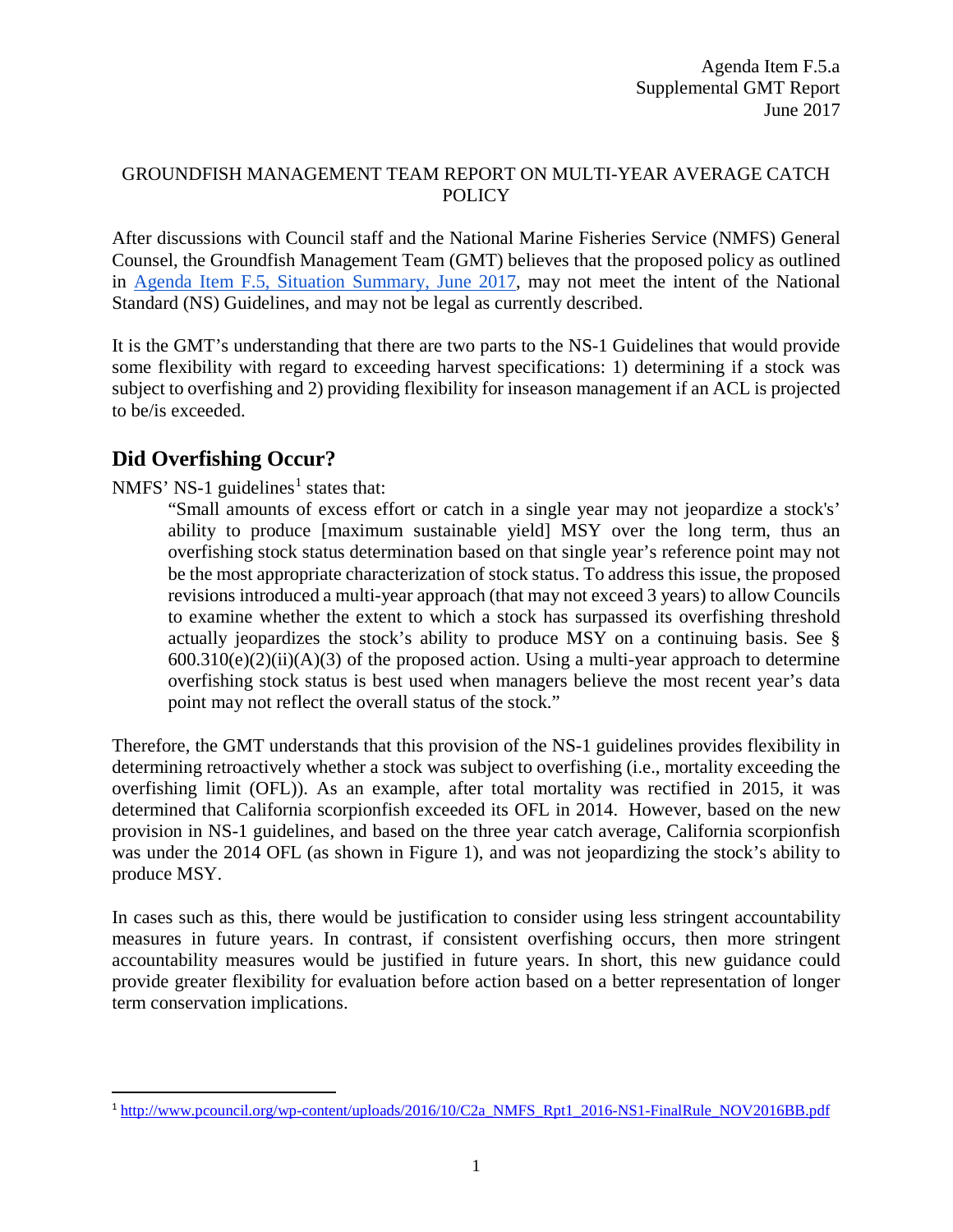

<span id="page-1-0"></span>**Figure 1: California Scorpionfish OFL, ACL, and Mortality, 2012-2014.**

## **Flexibility in Management Response to Exceeding an ACL**

In addition, Performance Standard 7 in the *[Final Rule for the Revisions to Guidance for NS 1, 3,](https://www.federalregister.gov/documents/2016/10/18/2016-24500/magnuson-stevens-act-provisions-national-standard-guidelines#p-506)  [and 7 of the Magnuson Stevens Fishery Conservation and Management Act](https://www.federalregister.gov/documents/2016/10/18/2016-24500/magnuson-stevens-act-provisions-national-standard-guidelines#p-506)*, provides some inseason management flexibility for a stock that is projected to exceed an ACL:

If catch exceeds the ACL for a given stock or stock complex more than once in the last four years, the system of ACLs and AMs should be reevaluated, and modified if necessary, to improve its performance and effectiveness. If AMs are based on multi-year average data, the performance standard is based on a comparison of the average catch to the average ACL. A Council could choose a higher performance standard (*e.g.,* a stock's catch should not exceed its ACL more often than once every five or six years) for a stock that is particularly vulnerable to the effects of overfishing, if the vulnerability of the stock has not already been accounted for in the ABC control rule.

The GMT therefore suggests that the proposed policy under this action be renamed as "Flexibility in Management Response to Exceeding an ACL" to make the action consistent with the NS guidelines and applicable law.

It is the GMT's understanding that the NS-1 guidelines provide the Council with flexibility in the management response to address an ACL that is projected to be exceeded inseason without completely disrupting the fishery (e.g., shutdown of the fishery). However, the mechanism cannot be used to establish management measures that would plan for the exceedance of a stock's ACL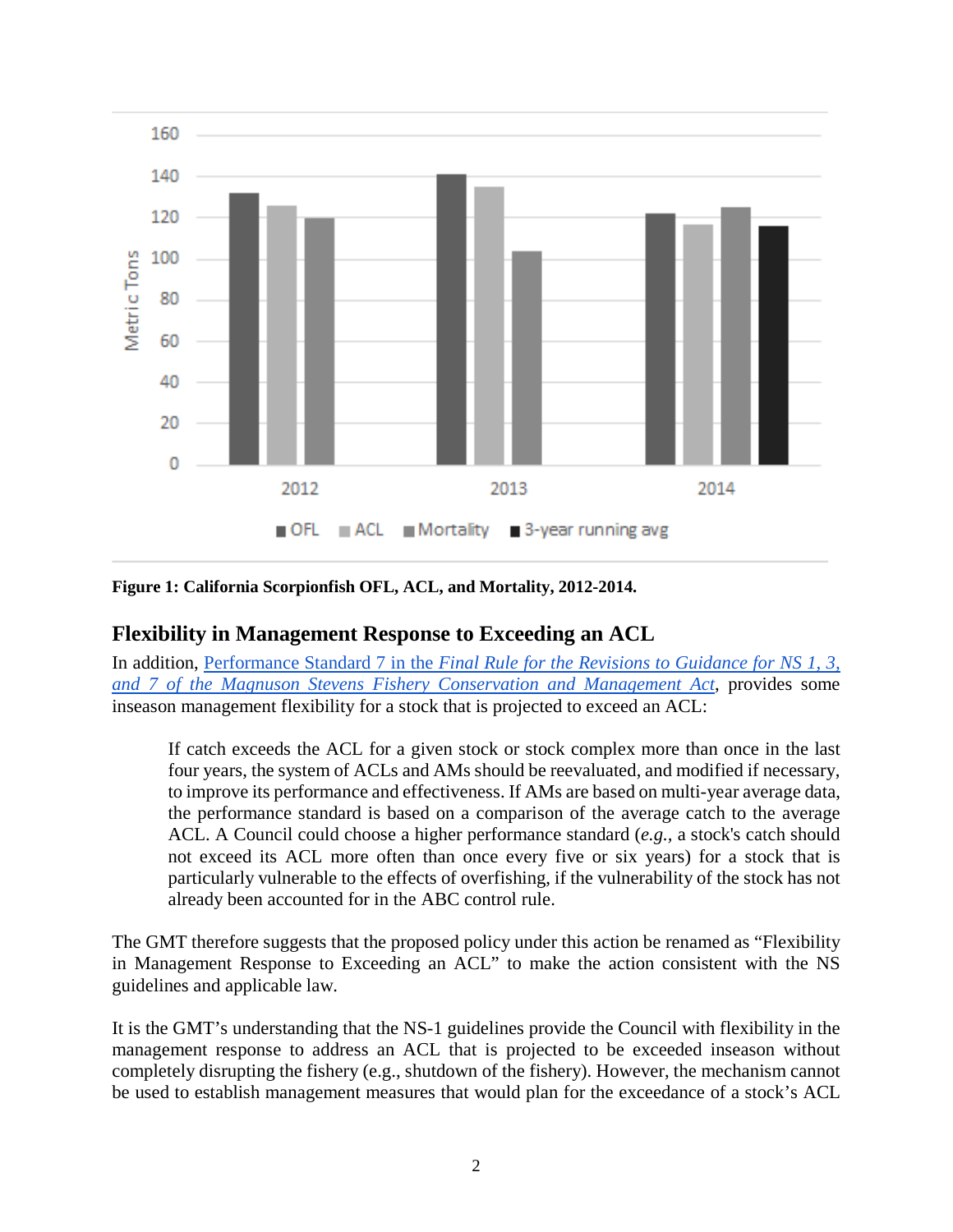and cannot be used as a tool to adjust future ACLs that would result in overfishing. For example, measures proposed for a biennium should be expected to keep total mortality at or below an ACL. The Magnuson-Stevens Fishery Conservation and Management Act (MSA) still requires - and the NS-1 guidelines reiterate - that ACLs must be set to prevent overfishing each year.

For instance, in 2014, the ACL for California scorpionfish was exceeded, emergency management measures were implemented to close both the commercial and recreational fisheries, and additional accountability measures were implemented in 2015, causing a disruption to the fisheries. However, as shown in [Figure 2,](#page-2-0) total attainment of the ACL was 95.2 percent in 2012, 77 percent in 2013, and 106.8 percent in 2014. Therefore, if there was a policy in place that allowed managers to consider the attainment over a specific number of years, there may not have been a need at that time to close the fishery and implement stringent management measures in subsequent years. It is the GMT's understanding that had this policy been in place, instead of closing both fisheries, the Council could have assessed the situation inseason and potentially implemented accountability measures because attainment had been low in the previous years. In addition, there would not have been any biological risk to the stock or effects on MSY, as explained in the above section.



<span id="page-2-0"></span>**Figure 2. California scorpionfish ACL, annual mortality, and 2- and 3- year running averages.**